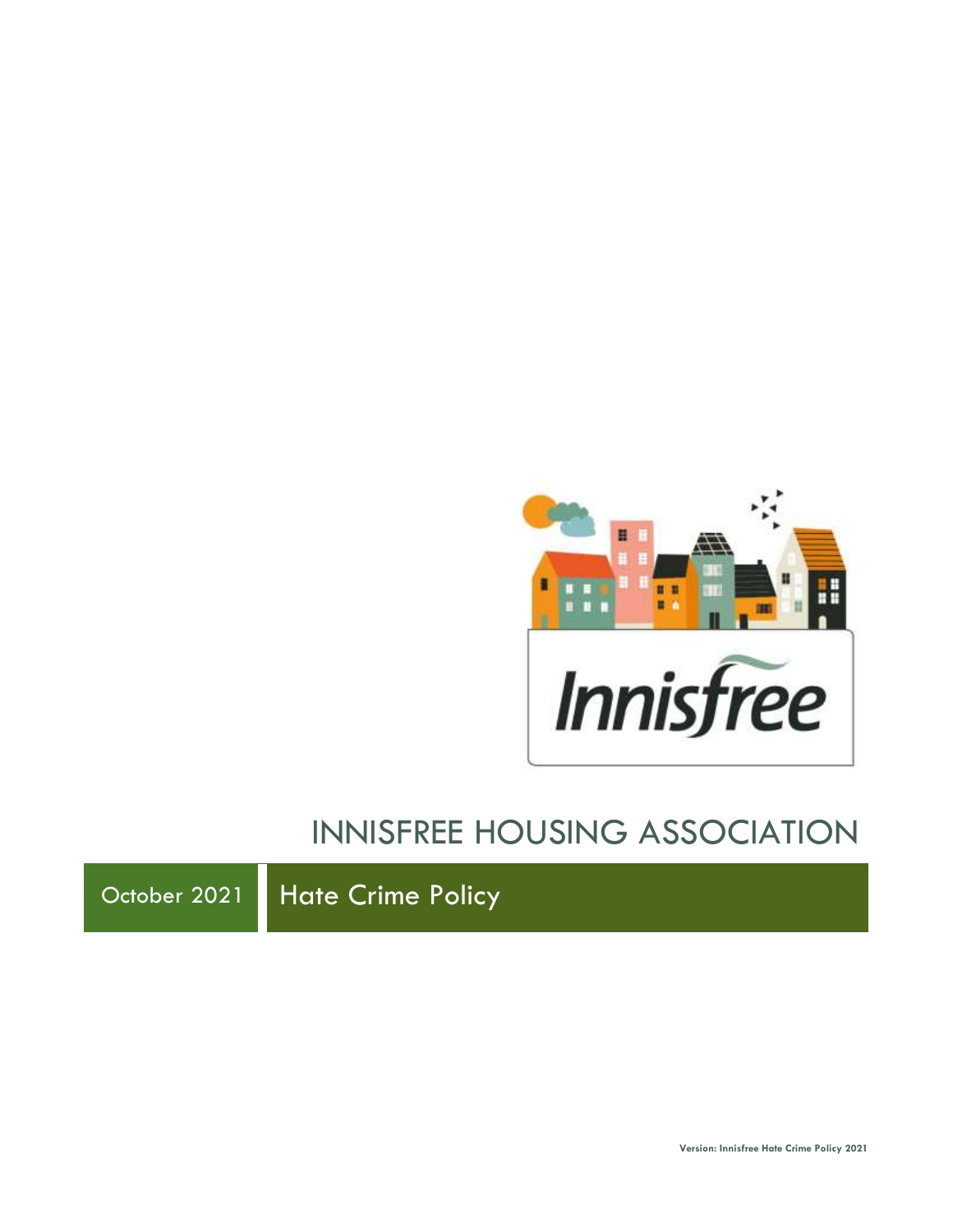### **HATE CRIME POLICY**

### **CONTENT**

| 1. | Introduction                                                     | Page 2 |
|----|------------------------------------------------------------------|--------|
|    | 2. Our approach                                                  | Page 2 |
|    | 3. Policy Aims                                                   | Page 3 |
|    | 4. What is hate crime?                                           | Page 3 |
|    | 5. Religious hate crime                                          | Page 4 |
|    | 6. Race hate crime                                               | Page 4 |
|    | 7. Disability hate crime                                         | Page 5 |
|    | 8. Gender / sex hate crime                                       | Page 5 |
|    | 9. Multiple oppression                                           | Page 6 |
|    | 10. How to report a hate incident or hate crime                  | Page 6 |
|    | 11. What we do when we receive a report of a hate crime incident | Page 6 |
|    | 12. How we support victims of hate crime                         | Page 7 |
|    | 13. How we work with perpetrators of hate crime                  | Page 8 |
|    | 14. Data sharing                                                 | Page 8 |
|    | 15. Equality and diversity                                       | Page 9 |
|    | 16. Consultation and reviewing this policy                       | Page 9 |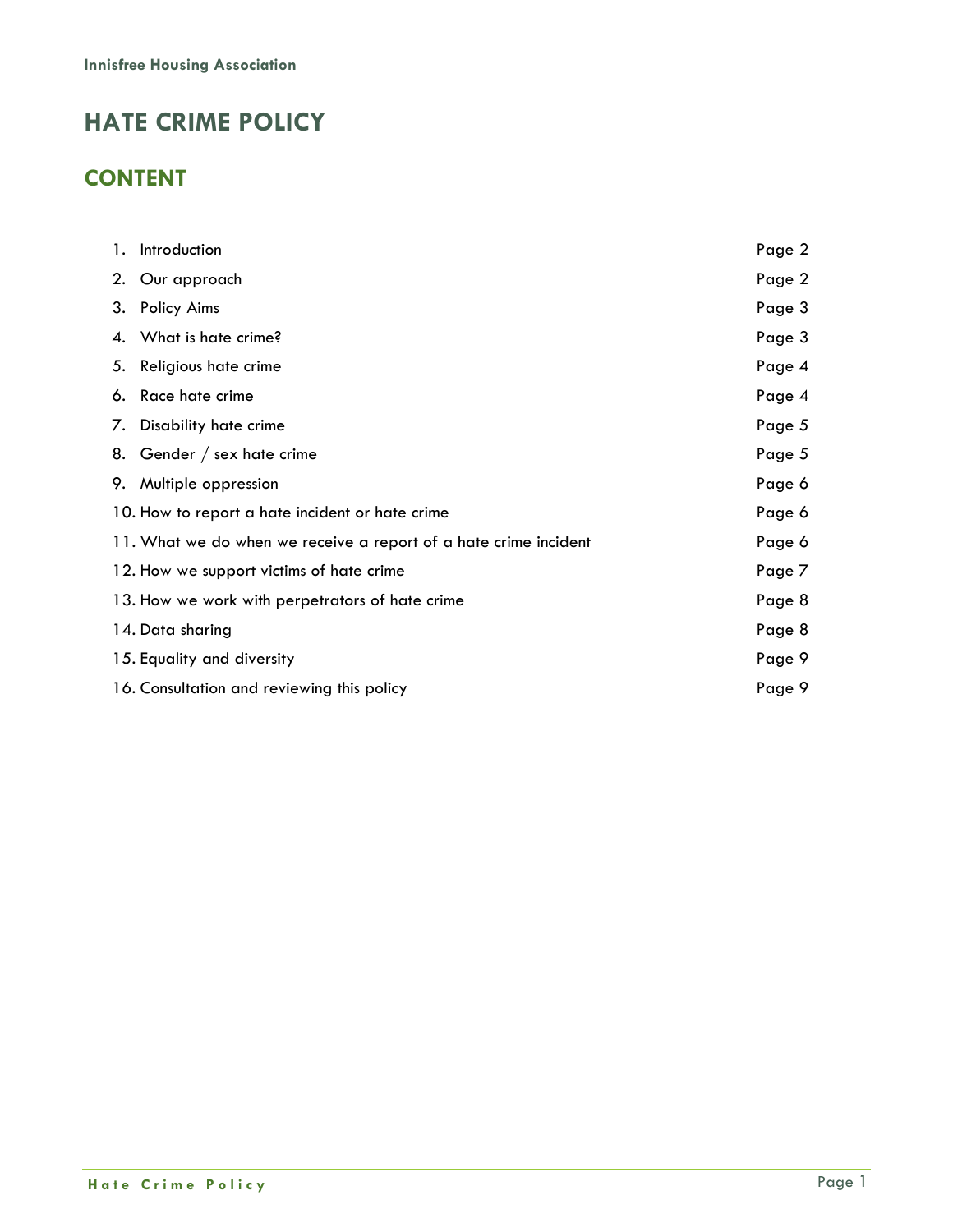## HATE CRIME POLICY

#### 1. INTRODUCTION

- 1.1 Innisfree Housing Association (Innisfree) is dedicated to creating safe and secure neighbourhoods for our tenants to enjoy their homes in, and without unreasonable interference from others. We do this by taking a proactive and risk-based approach in dealing with the problems that antisocial behaviour (ASB) and hate crime can cause in and around our properties and neighbourhoods. We do this in line with our Antisocial Behaviour Policy.
- 1.2 We recognise that hate crime is not restricted to a specific gender, race, religion, or class. Therefore, support should be in place for all victims of hate crime. Innisfree seeks to ensure that our support meets the individual needs of our tenants with a consistent approach in line with good practice and relevant legislation.

#### 2. OUR APPROACH

- 2.1 Innisfree will hold perpetrators to account for their behaviour, we do so as this acts for a future deterrent for them, and also as a deterrent for other potential perpetrators.
- 2.2 We condemn all forms of hate crime and will use all available powers to deal effectively with any hate motivated incident, where either the victim or perpetrator is an Innisfree tenant.
- 2.3 We take a victim centred approach when responding to reports of hate crime if a victim feels a case is motivated by hate, we will treat it as a hate crime; this will be the starting point to help us focus our investigations.
- 2.4 We believe that hate crime is a problem that Innisfree, our tenants and the community can work together to resolve. Innisfree encourage all tenants to report any incidents they feel may be motivated by hate. We will treat all victims and witnesses with kindness and respect and will provide them with support and guidance.
- 2.5 Innisfree are committed to working to prevent hate crime, help make reporting concerns easier, and to supporting victims/witnesses. We will support and challenge perpetrators and will work with agencies and partners where appropriate.
- 2.6 Innisfree make the distinction between the handling of antisocial behaviour and hate crime how we investigate and tackle antisocial behaviour, is outlined in our Antisocial Behaviour Policy.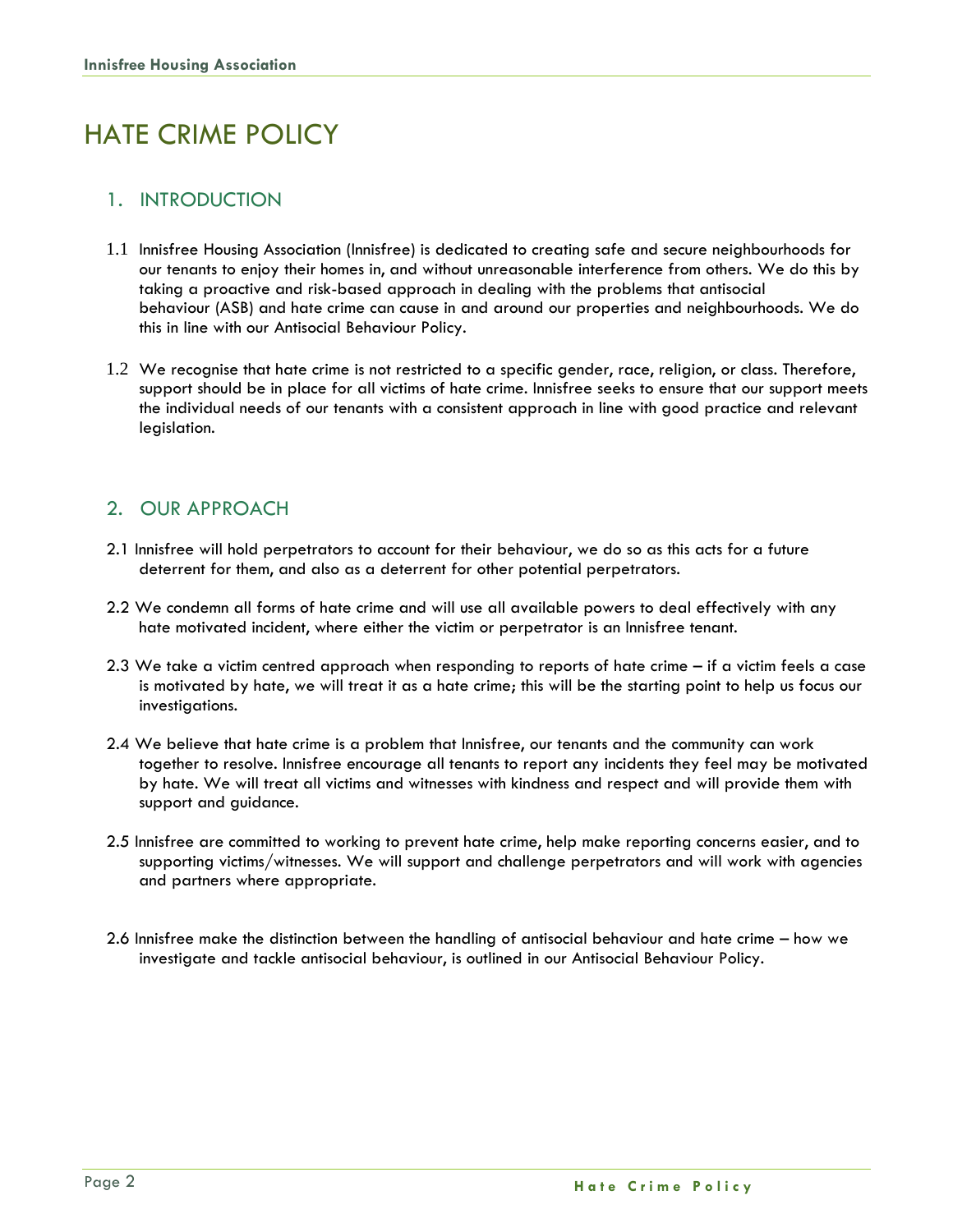#### 3. POLICY AIMS

3.1 The aims of this policy are to:

- Enable tenants to report hate crime and hate incidents easily.
- Signpost tenants to external agencies for support where necessary and appropriate.
- Provide support to victims of hate incidents or hate crime.
- Provide support and training to staff to enable them to work confidently with tenants, and to provide them with a range of tools for intervention and enforcement.
- Ensure that the service provided meets the housing needs of those experiencing hate crime in Innisfree homes and the surrounding neighbourhoods.
- Ensure that our response is appropriate to the individual needs of our tenants, and in line with good practice to provide secure and safe accommodation.
- Outline our responsibilities and the support that is available to people who are experiencing hate crime
- Raise awareness of the issue across our whole workforce.

#### 4. WHAT IS HATE CRIME?

- 4.1 In 2007, the Police service, Crown Prosecution Services (CPS), National Offender Management Service and other agencies that make up the criminal justice system, agreed a common definition of hate crime, and five identifiable 'strands' or characteristics to monitor this on. Hate crime is defined as '*any criminal offence which is perceived, by the victim or any other person, to be motivated by hostility or prejudice towards someone based on a personal characteristic.*' The five monitored strands or characteristics are:
	- Race
	- Religion or faith
	- Sexual orientation
	- Disability
	- Gender identity

Crimes against a person or group based on hostility to age, gender or appearance can also be hate crimes, although they are not monitored in the five strands listed above.

4.2 Anyone can be the victim of a hate crime – a victim does not have to be a member of a minority group or someone who may be considered to be vulnerable.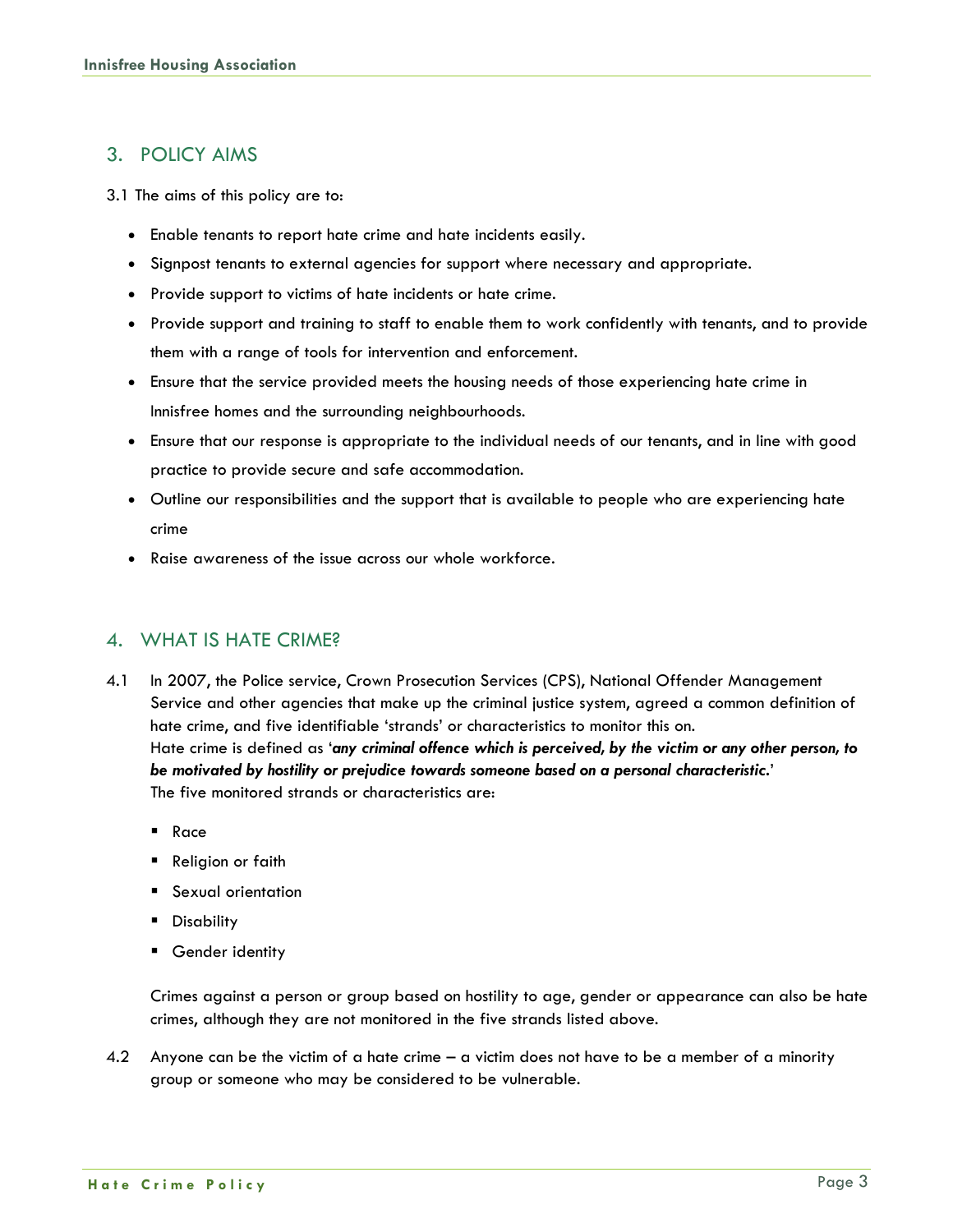#### 5. RELIGIOUS HATE CRIME

- 5.1 A faith based, or religious related incident is an incident where the victim believes that they were met with prejudice or hatred based on their faith.
- 5.2 Innisfree understands that there have been arguments that religious discrimination is different to other forms of discrimination, as it could be considered that religion is a choice. However, we understand that religious identity is not often chosen, and even where individuals choose to leave their religious or traditions, they may still be seen as belonging to that group.
- 5.3 We recognise that some people have no religious belief this policy refers to all religions and to those with no religious belief.

Examples of religious discrimination include:

- Anti-Semitism discrimination against Jews
- Islamophobia discrimination against Muslims
- Sectarianism discrimination within faiths, most commonly relating to Christianity
- **■** Discrimination against Hindus.
- 5.4 The Racial and Religious Hatred Act 2006 created an offence of 'stirring up hatred against persons on religious grounds. The criminal charge can be made against perpetrators using words, behaviour, written material, public performance or broadcasting to discriminate against a religion.

#### 6. RACE HATE CRIME

- 6.1 Hate crime on the basis of race is the most common type of incident reported, alongside religious discrimination. Race discrimination can be against people of different races, ethnic backgrounds, or nationality.
- 6.2 The policy also raises awareness on racist hate incidents against groups that are sometimes not considered as protected through legislation against racially aggravated offences and hate incidents. These groups include Gypsy/Traveller Communities, refugees, and asylum seekers.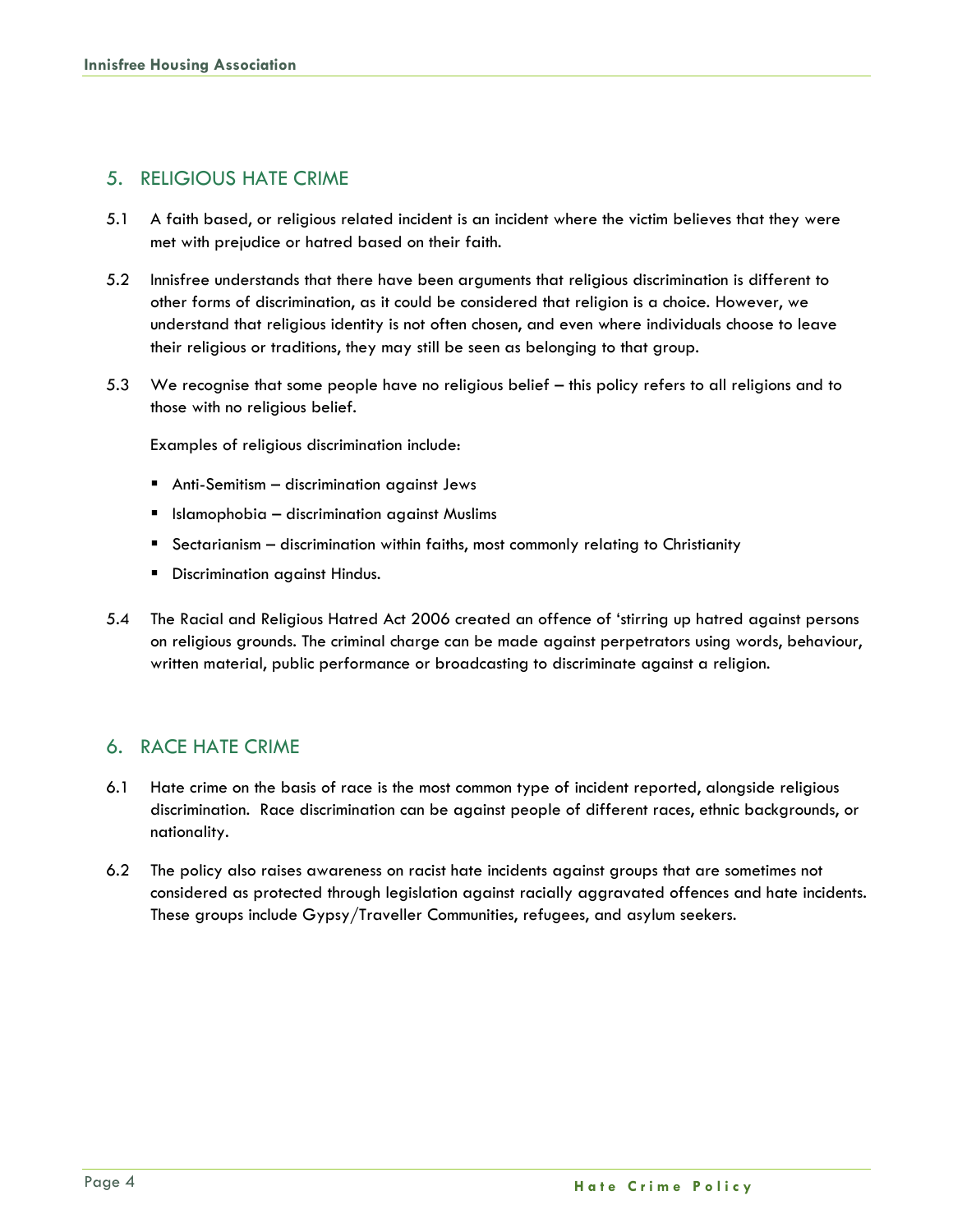#### 7. DISABILITY HATE CRIME

- 7.1 The Equality Act 2010 defines a disabled person as someone who has a physical or mental impairment that has a substantial and long-term adverse effect on their ability to carry out normal day to day activities.
- 7.2 The definition of disability hate crime would include anyone targeted as a result of their disability or impairment, as defined by The Equality Act 2010. This includes hidden disabilities such as diabetes, epilepsy, or those with HIV status.
- 7.3 Innisfree understand that people are often targeted because they are disabled this type of incident should be reported as a hate crime. This is also known as 'mate crime', as often people are befriended or groomed for exploitation or abuse.
- 7.4 In line with our Antisocial Behaviour Policy, where a perpetrator may be suffering from a mental health condition or a learning difficulty, we will complete a Proportionality Assessment and ensure they are receiving the appropriate support before making an application to Court.

#### 8. GENDER / SEX HATE CRIME

- 8.1 Innisfree understand that people of all sex or genders experience harassment and abuse.
- 8.2 A gender identity hate incident is an incident where the victim believes that they were met with prejudice or hatred based on their gender or their assumed gender. Examples of gender-related crimes are sexual harassment and violence, and female genital mutilation. Our Domestic Abuse Policy outlines more around issues of gender violence including domestic abuse, forced marriage and coercive behaviour.
- 8.3 Hate crime relating to a person's sexual orientation is becoming increasingly common. These incidents are often against individuals that identify as, or are assumed by the perpetrator to be, a member of the Lesbian, Gay, Bisexual, Transgender (LGBT) community. Examples of discrimination include homophobia and transphobia.
- 8.4 Research by the Crown Prosecution Service indicates that 62%-73% of transgender people have experience harassment and violence because they were identified as transgender. Despite high rates of hate crime or incidents towards transgender people, a high proportion of this goes unreported.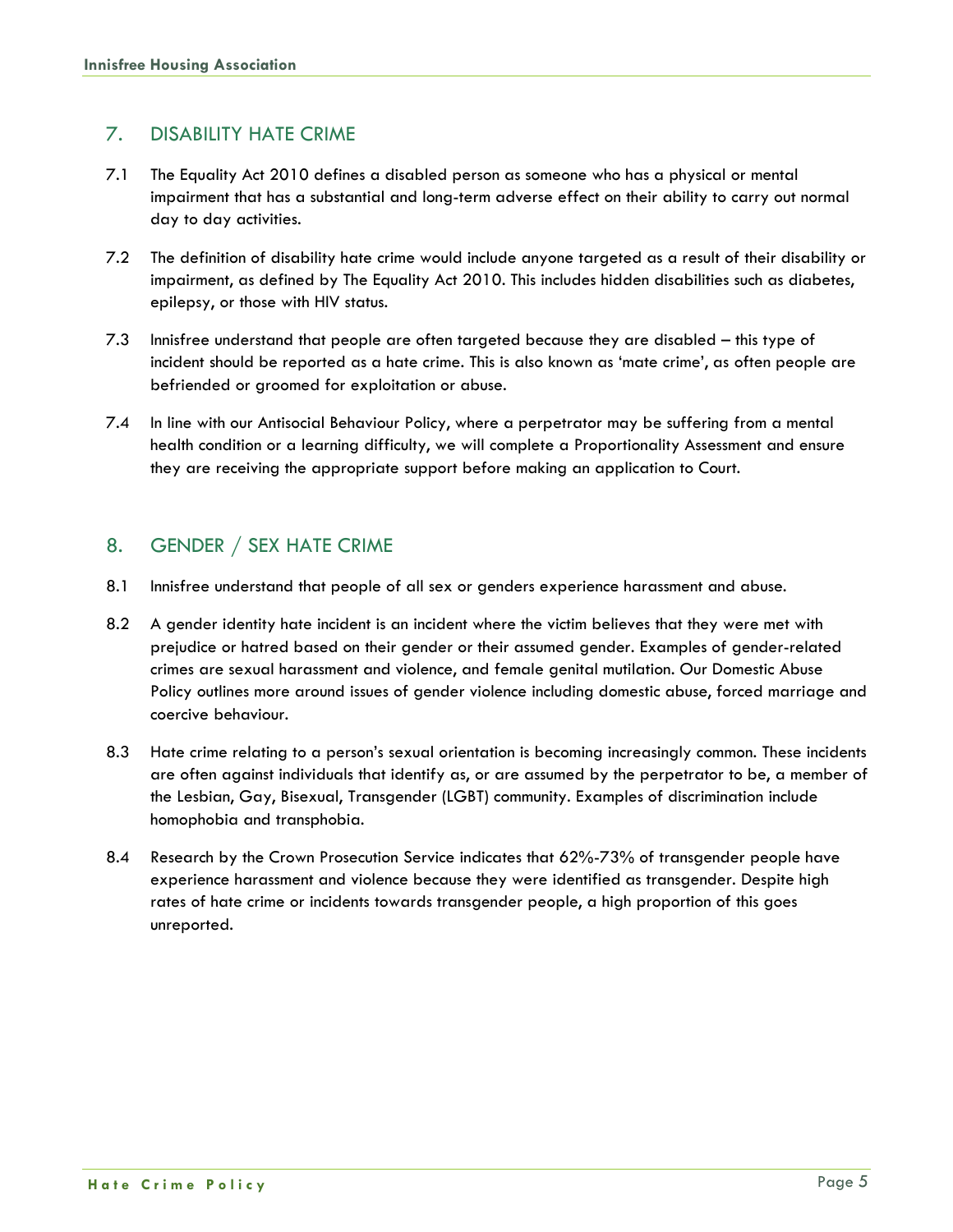#### 9. MULTIPLE OPPRESSION

9.1 Innisfree recognises and understands that a person should not be defined by a single aspect of their identity, and that there are differences within all communities. We understand that members of two or more communities may face different layers of oppression. For example, black gay men may experience racism and homophobia within wider society but can also be discriminated against within their own black and minority ethnic and LGBT communities.

#### 10. HOW TO REPORT A HATE INCIDENT OR HATE CRIME

- 10.1 Tenants that are experiencing or have witnessed a hate crime or incident in their neighbourhood can report their concerns to any member of staff in writing, via email, in person or over the phone.
- 10.2 We offer a supportive and safe environment for people who are suffering discrimination to report it. At the same time, staff are aware that there is likely to be a different account from the alleged perpetrator and will rely on evidence to make any decisions. We consider tenants' vulnerabilities in the decision-making process and the action we take.
- 10.3 We understand that there is under-reporting and under-recording of hate crime incidents many incidents are not reported, and many are reported but not recorded as hate-related harassment. Innisfree will address this by ensuring our services are tailored to the needs of individuals and of the community – we ensure our staff are trained to raise awareness and to recognise these crimes. This allows staff to signpost victims and witnesses to support agencies where appropriate.

#### 11. WHAT WE DO WHEN WE RECEIVE A REPORT OF A HATE CRIME INCIDENT

- 11.1 Innisfree understands that each case needs to be investigated fully, and be risk assessed to ensure that any action taken is both proportionate and appropriate.
- 11.2 When investigating a report of a hate crime, we will listen actively to all parties involved in a bid to understand how the behaviour is affecting each individual and the community. All parties will be made aware of the lead staff member dealing with the case and how to contact them.
- 11.3 The case will be assessed to consider the severity and persistence of the perpetrators' behaviour and the impact on the witnesses, victims, and community. When assessed, the determined level of risk will establish the most appropriate response in order to protect all parties from further harm. A clear action plan will be agreed upon and the responsibilities and timeframes of this will be shared with all parties.
- 11.4 Innisfree will make a distinction between reports of antisocial behaviour and hate crime. We will make it clear to those reporting the incident whether the concerns will be addressed under this Policy or our Antisocial Behaviour Policy.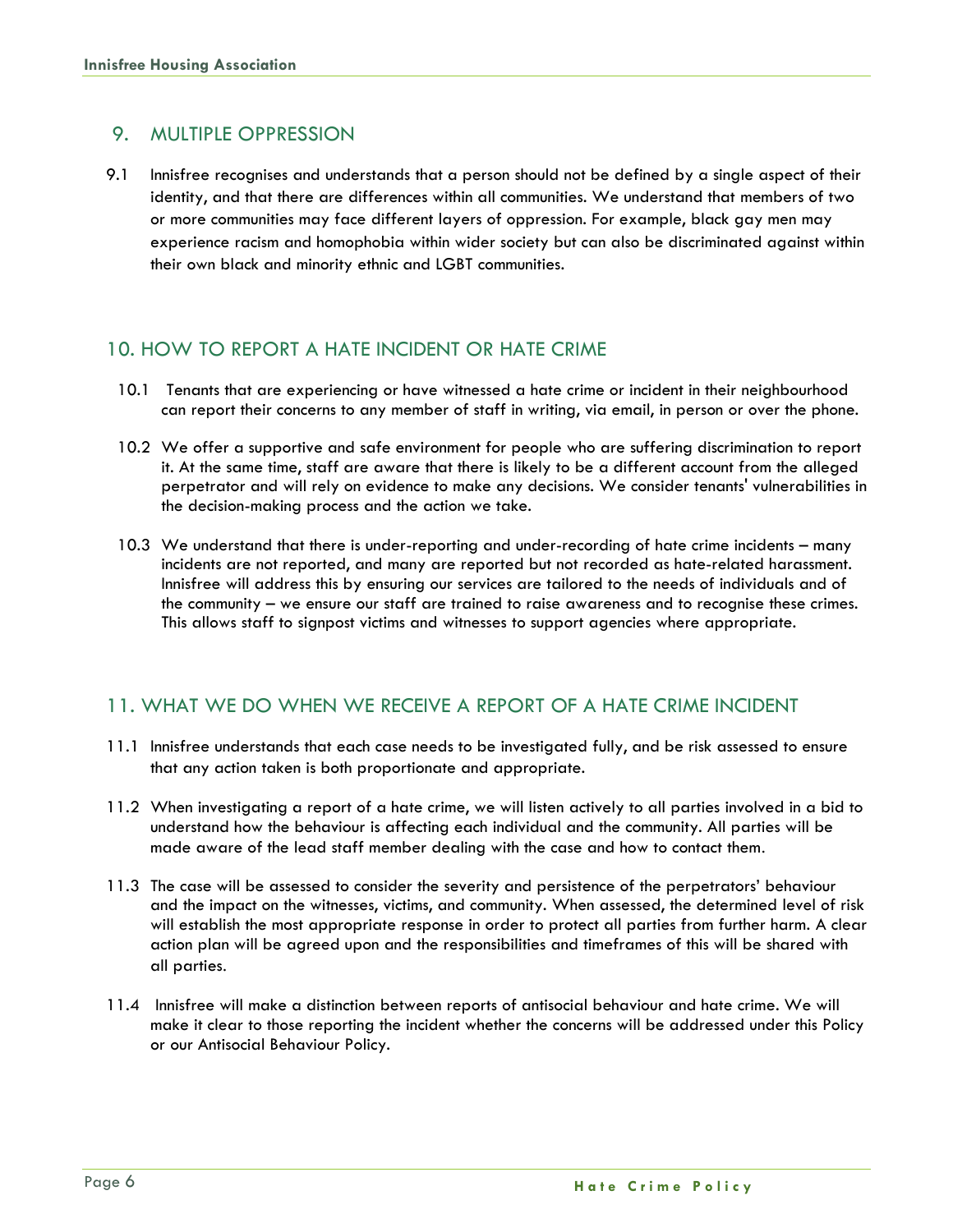- 11.5 In all our work together, Innisfree strives to communicate in a clear, open, transparent, and nonjudgmental way to all witnesses, victims and alleged perpetrators involved. In doing so we aim to build on the trust and confidence of our tenants to allow all to easily report hate crime incidents.
- 11.6 Innisfree attends regular multi-agency meetings to maintain positive relationships with partnership agencies, to support victims and witnesses of antisocial behaviour and hate crime incidents. We work with agencies such as the Police, Social Services, Community Safety Teams, GP's and other health workers, support workers, Probation Services, and Irish specific groups across various sectors. Where possible, we work towards helping perpetrators change their behaviour.
- 11.7 Where the responsibility and power to lead an investigation lies with another service such as Police or the Local Authority, we will support their investigation and take necessary supporting action. We will refer all crime, including threats or acts of violence, to the Police.
- 11.8 Innisfree understands and acknowledges the diversity our tenants, their families, and the wider community. We work closely with our tenants through home visits and community events to help us understand the different needs of our tenants across the boroughs and communities our homes are in.
- 11.9 Innisfree endeavors to stay in contact with witnesses and victims of hate crime incidents wherever possible; we will keep them up to date of our proposed actions and support them to keep accurate witness reports.
- 11.10 Innisfree will work with alleged perpetrators to help them change and manage their behaviour; they will normally be given time to change their behaviour before enforcement action takes place.
- 11.11 We will respond proportionately and appropriately to the concerns raised; we will do this through:
	- **Early intervention**, investigation and prompt decision making
	- The use of **risk assessments**
	- **Providing support to witnesses** and victims of hate crime incidents
	- **Providing support to perpetrators** where there are vulnerabilities
	- **Taking appropriate legal action** against perpetrators where necessary
	- **Supporting third party agencies** to take legal action against perpetrators where necessary

#### 12. HOW WE SUPPORT VICTIMS OF HATE CRIME

- 12.1 Innisfree staff will provide advice and support to victims of hate crime incidents where appropriate, we will refer victims to specialist agencies that can provide emotional and practical support.
- 12.2 Where appropriate, we will support the victims to maintain security at their home. We endeavour to treat repairs to the victim's home as an emergency if it is a result of hate crime.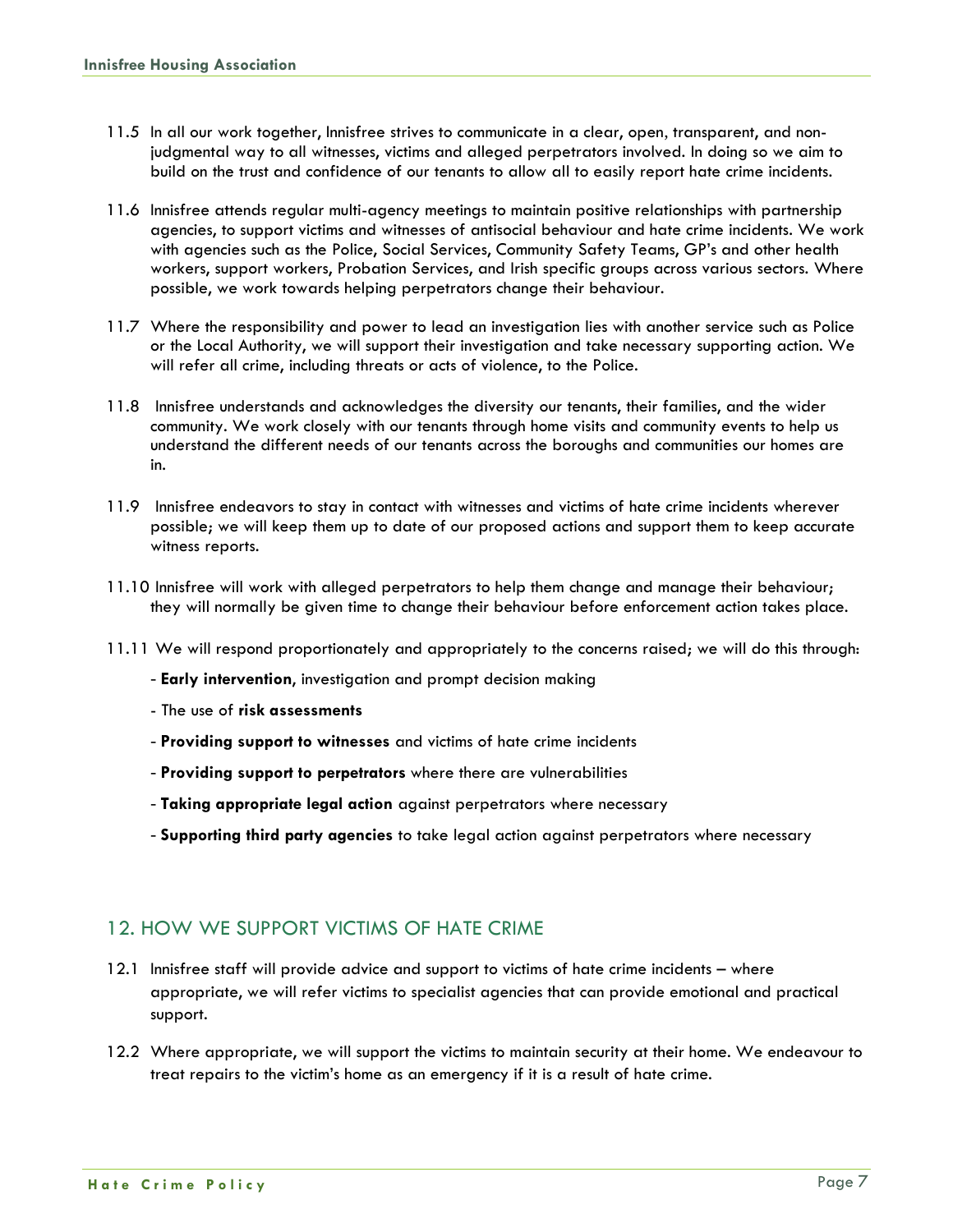- 12.3 Innisfree will support witnesses and victims of hate crime to report their concerns and will ensure that they understand the investigative process. We will provide them with a realistic understanding of the actions that can be considered and the timeframes for these actions. Innisfree signpost victims and witnesses to further support where required.
- 12.4 If a victim is required to attend a court hearing, we endeavour to support them through this process. This may include explaining the court procedures and possible outcomes, attending court with them, and addressing any additional needs they may have.

#### 13. HOW WE WORK WITH PERPETRATORS OF HATE CRIME

- 13.1 Innisfree will not pre-judge alleged perpetrators we will work in a clear, open and transparent way to ensure that all parties are aware of the investigation, action plan and outcome, wherever possible.
- 13.2 In cases where there is evidence that a hate crime has taken place, appropriate action will be taken in accordance with the nature and severity of the incident.
- 13.3 Innisfree may work with supporting agencies like the Police or the Safer Neighbourhoods Team. Where another agency takes the leading investigative responsibility, Innisfree will support them and take any necessary supporting enforcement action.

#### 14. DATA SHARING

- 14.1 All information will be stored Housing Management systems. All case notes, case files, and personal information will be kept confidential in line with the Data Protection Act 2018. We will adhere to the Data Protection Act and comply with General Data Protection Regulation for Sharing Personal Information to ensure that we maintain confidentiality of all parties.
- 14.2 We will share information with third parties where we have an information sharing protocol in place, if there are safeguarding concerns, or we have a duty to do so for the purpose of crime prevention under the provisions of the Crime and Disorder Act 1998, and the provisions of the Data Protection Act 2018 (and any other relevant legislation) justify it.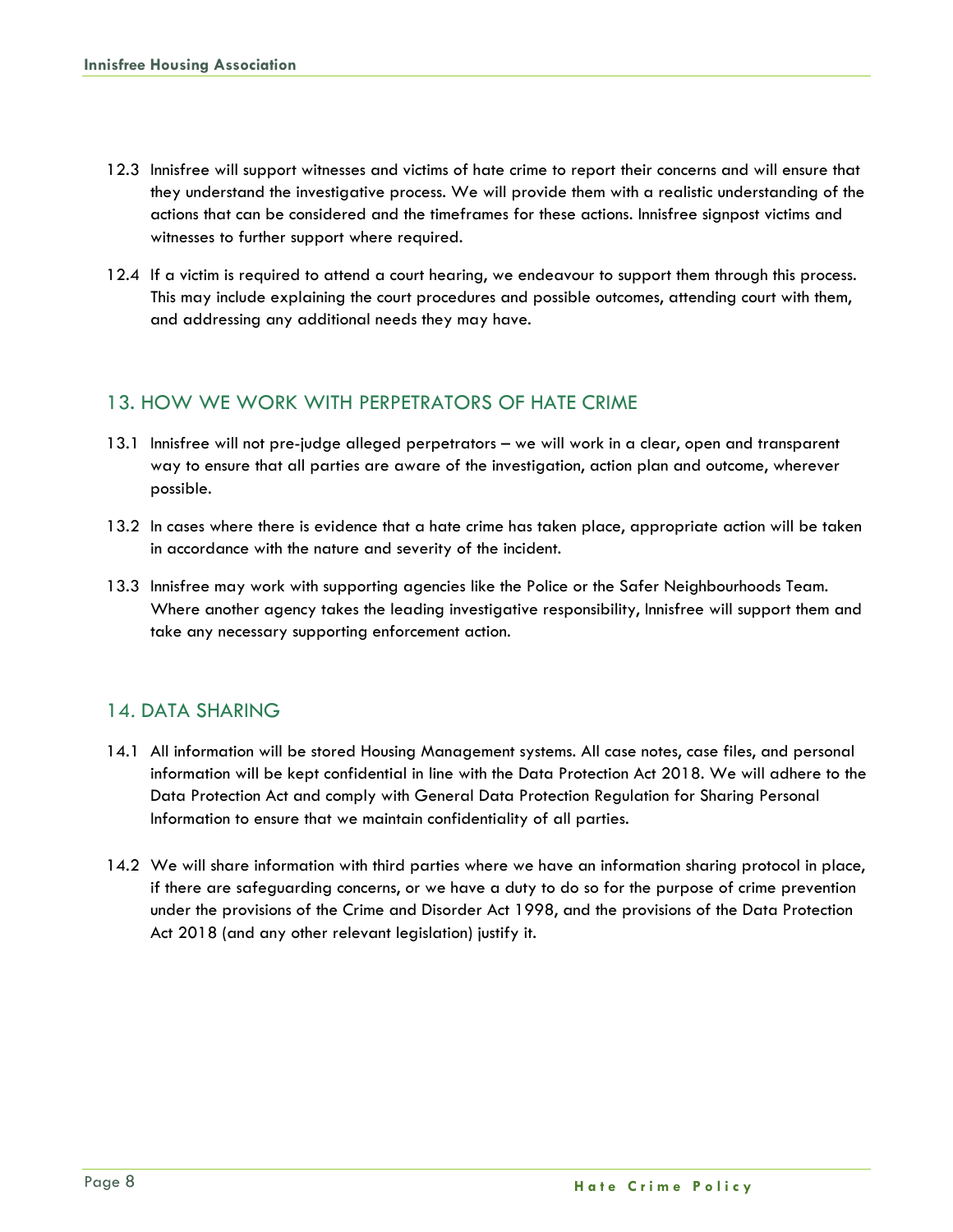#### 15. EQUALITY AND DIVERSITY

- 15.1 We are committed to embedding the 2010 Equality Act into our Policies and Procedures. As part of this commitment, staff should facilitate reasonable adjustments and adapt our standard policies and procedures wherever possible, in order to ensure every individual can make a complaint.
- 15.2 To make an adjustment means to change work practices to avoid or correct the disadvantage to a person with a disability. This may include:
	- · Allowing more time than we would usually for someone to provide information that we needed.
	- · Providing specialist equipment or additional support such as a sign language interpreter.

#### 16. CONSULTATION AND REVIEWING THIS POLICY

16.1 Innisfree will measure the success of this policy in a number of ways, including the use of regular surveys sent to tenants, and monitoring the number of hate crime incidents reported.

16.2 All open cases will be reviewed regularly within the Housing team and the Operations Director to assess the effectiveness of the actions being taken in line with the Policy.

16.3 Innisfree will consult with tenants on this policy via our website and surveys sent.

16.4 We will publish our policy on our website and through our newsletter.